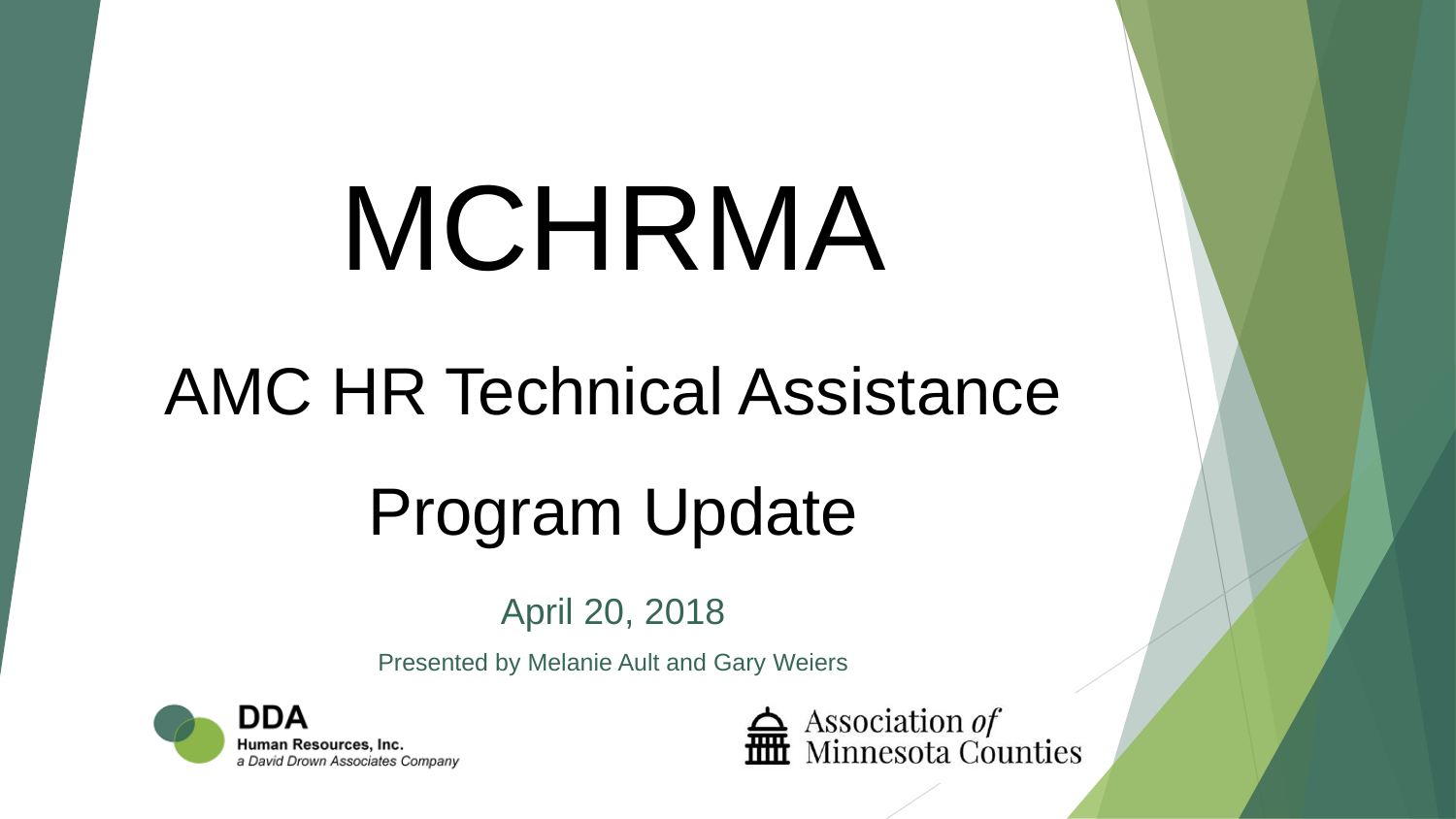## Introduction

- 1. Thank you
- 2. We are very excited about this partnership with AMC
- 3. Thanks to NJPA for a substantial grant to help launch the program
- 4. Launch took place on January 18, 2018
- 5. Staff:
	- Melanie Ault
	- Kerie Anderka (PT)
	- Kristin Hack (PT)
	- Gary Weiers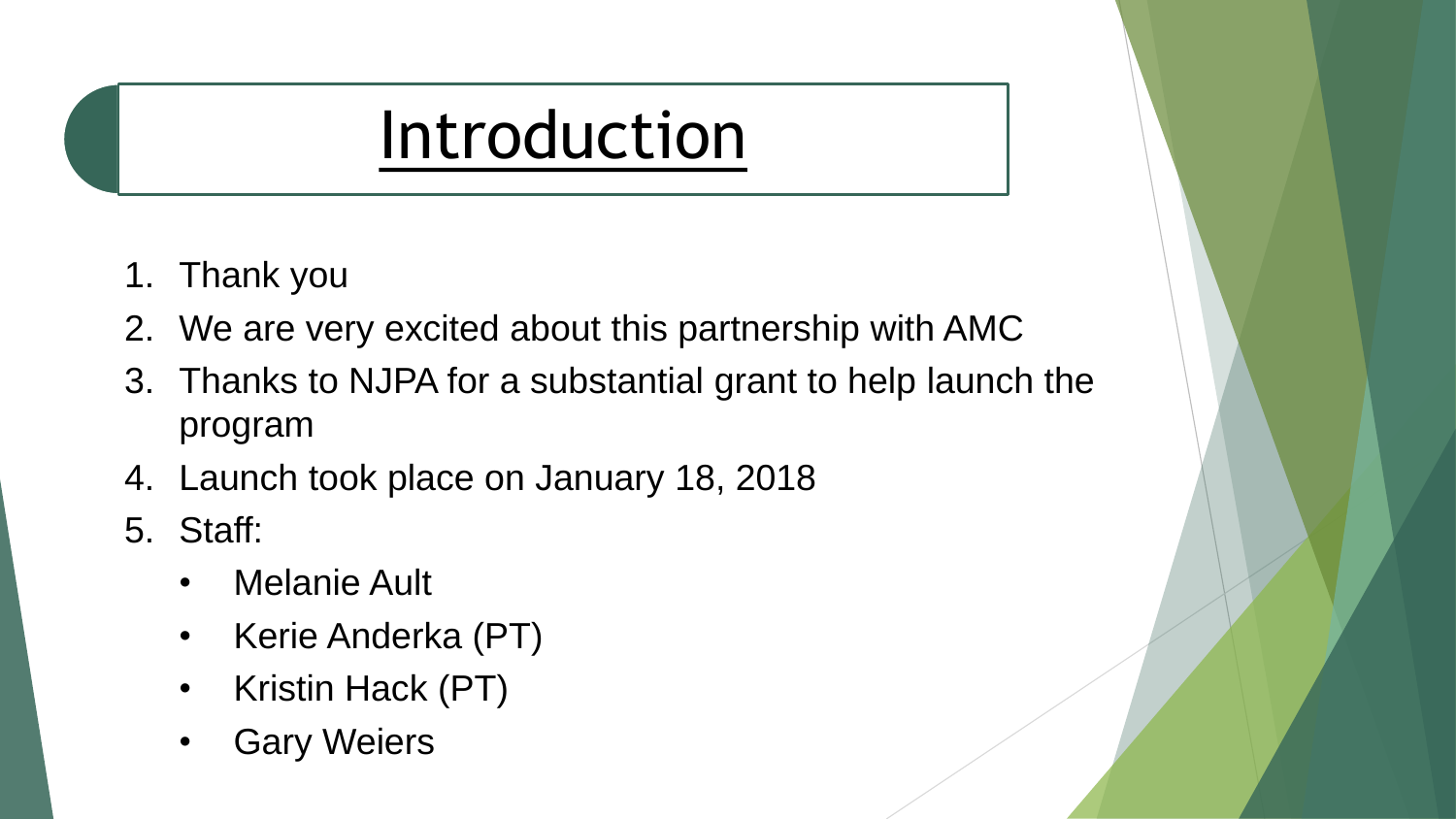# Initial Priorities

- 1. Assemble team
- 2. Develop Helpline
- 3. Establish interactive website and ticket system
- 4. Document library development
	- 1. Ongoing process
	- 2. Some document development based on questions received
- 5. Inform Counties about the service
- 6. Learn and adjust as needed
- 7. We are here for you!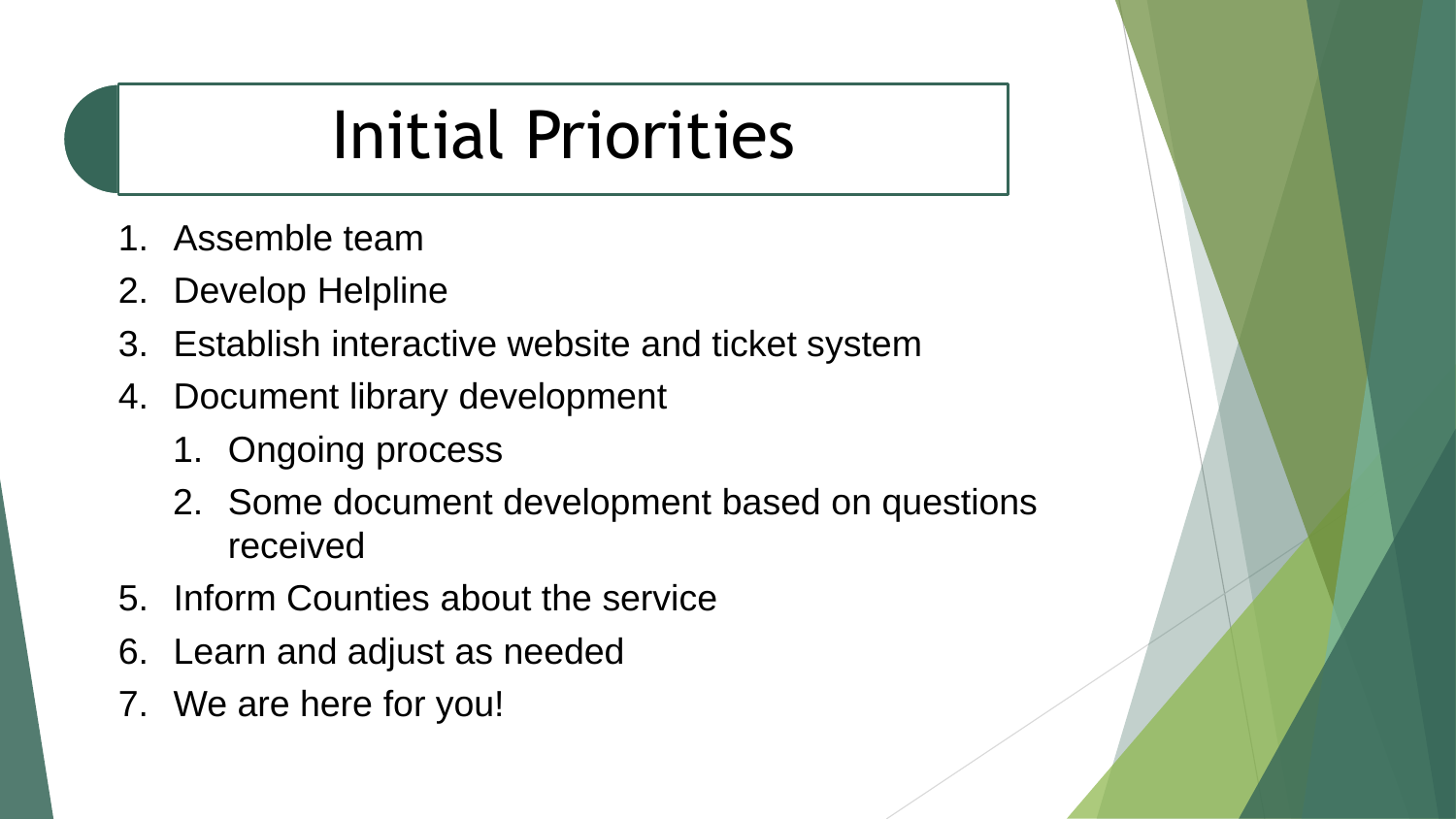## Where we are today?

- Three months since launch
- 2. Number of entities that submitted questions: 42
- 3. Number of questions and research requests submitted: 82
- 4. Most popular articles and documents:
	- AWAIR Program: 298 views
	- Deciding Discipline Checklist: 313 views
	- FMLA Notice Checklist: 298 views
	- Discrimination and Harassment Complaint Form: 268 views
	- Just Cause Standards: 209 views
	- Record of Verbal Warning: 294 views
	- Reasonable Accommodation Request Form: 210 views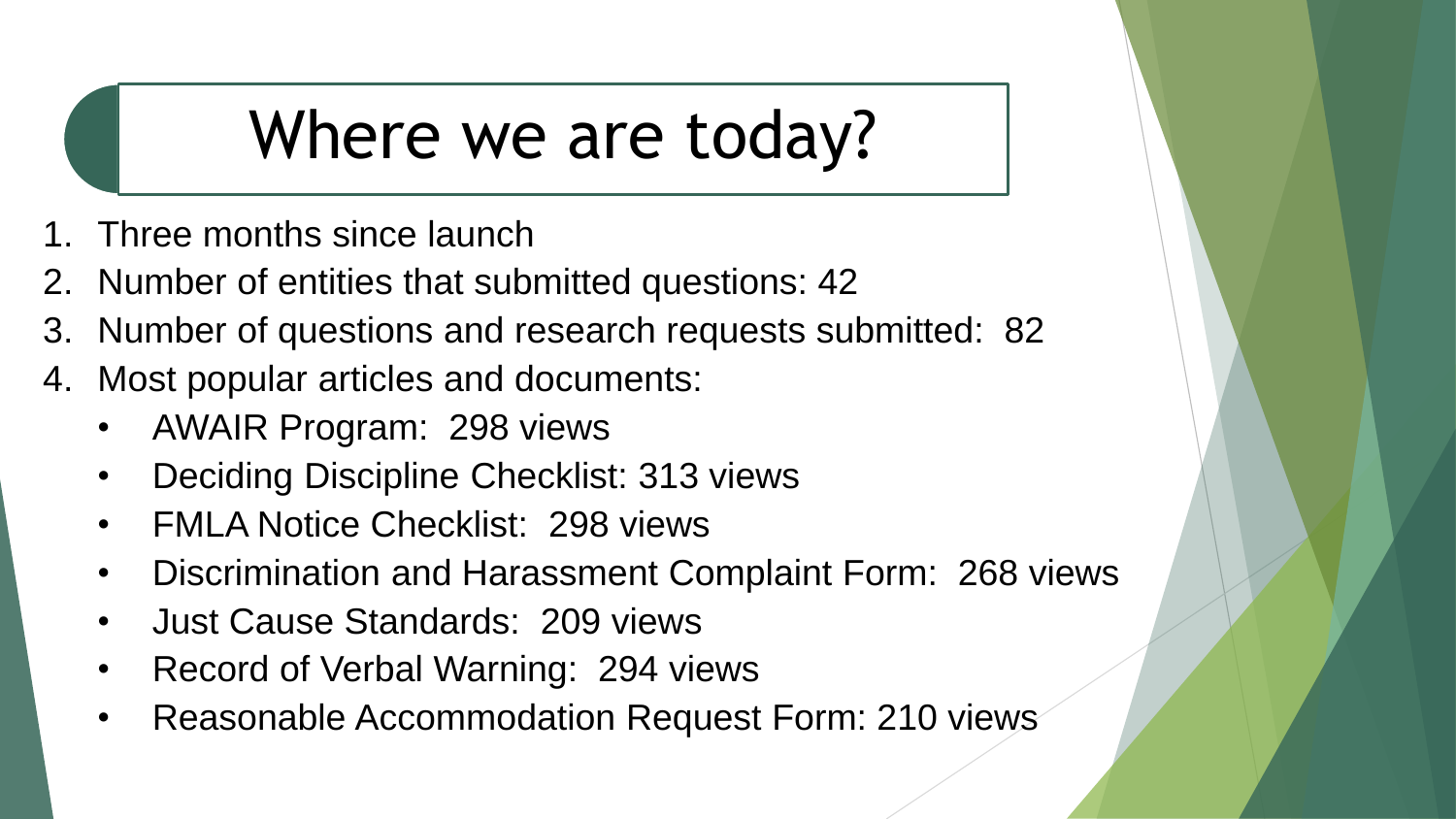## Sample Questions

1. Applicant Data

2. Travel Time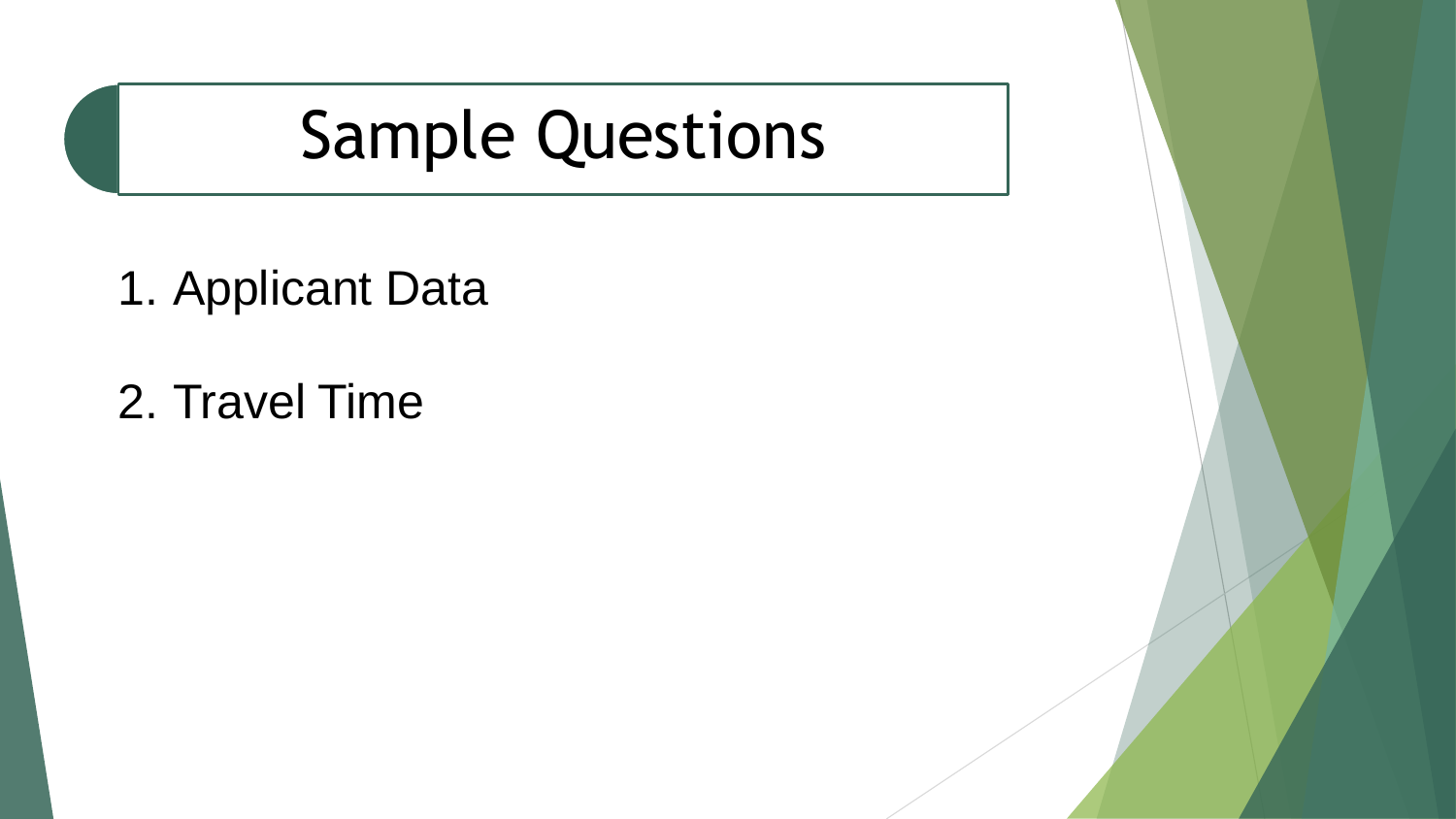## How does it work?

- 1. Review of Knowledge Base Topics
	- Discipline and Discharge
	- Leaves of Absence
	- Policies an Programs
	- HR Forms
	- Investigations
	- Performance Management
	- **Useful Links**
- 2. Demonstration of sign-on and submission process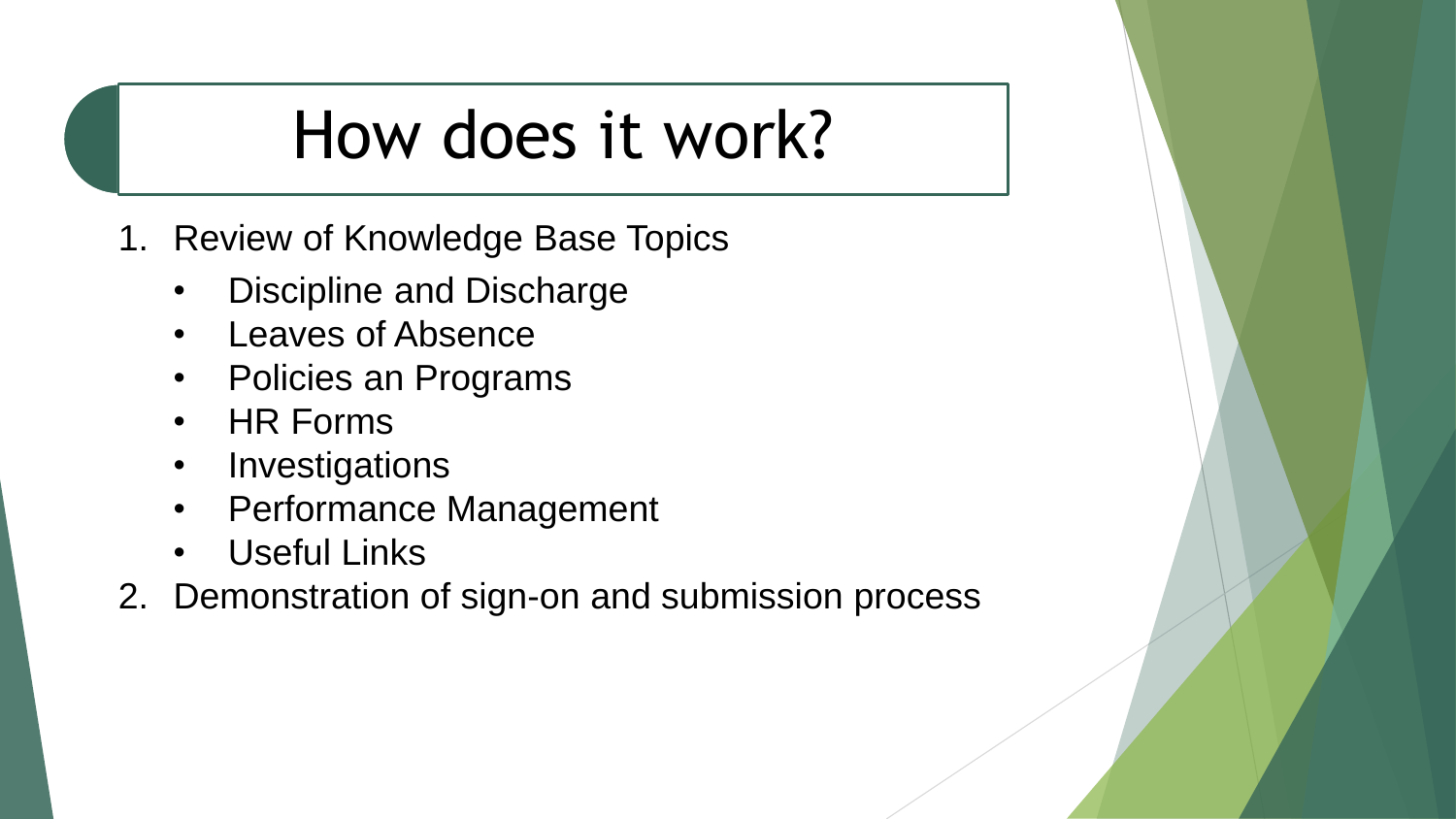### Submit a question

LOGIN AND CREATE A TICKET

- 1. Go to DDA-HR AMC HR Technical Assistance Program website home page: www.amcddahrsupport.com
- 2. Click LOGIN from the home page:

| Program provided, in part, by a grant from the National Joint Powers Alliance, NJPA.                                                                                                                                                                        |  |
|-------------------------------------------------------------------------------------------------------------------------------------------------------------------------------------------------------------------------------------------------------------|--|
| $\begin{tabular}{c} \quad \textbf{\textcolor{red}{\textbf{A}}}\text{Association of}\\ \quad \textbf{\textcolor{blue}{\overline{1111}}} \text{ Minnesota Counties} \end{tabular}$<br><b>LOGIN</b><br>DDA HUMAN RESOURCES SITE<br>AMC SITE<br><b>OUR TEAM</b> |  |
| Human Resources Technical Assistance Program                                                                                                                                                                                                                |  |
| <b>SEARCH</b><br>Search                                                                                                                                                                                                                                     |  |
|                                                                                                                                                                                                                                                             |  |
| Welcome to the new Association of Minnesota Counties Human Resources Technical Assistance Program administered by DDA<br>Human Resources, Inc.                                                                                                              |  |
| Everyone is welcome to view our Knowledge Base which houses HR related documents for information and use. The most viewed                                                                                                                                   |  |
| documents are listed by category. To see a full listing of documents, click on "Browse all."                                                                                                                                                                |  |
| If you are one of your organization's designated contacts, you can click on the LOGIN button in the top right corner and use the                                                                                                                            |  |
| instructions you were provided.                                                                                                                                                                                                                             |  |
|                                                                                                                                                                                                                                                             |  |
| <b>KNOWLEDGE BASE SECTIONS</b><br><b>Browse all</b>                                                                                                                                                                                                         |  |
| $\blacksquare$ HR Forms (3)<br>Discipline and Discharge (5)                                                                                                                                                                                                 |  |

Deciding Appropriate Discipline Checklist Just Cause Standards Post-Probation Veteran Discharge Letter Record of Verbal Warning

Discrimination & Harassment Prevention Complaint Form Outside Employment Request Form Reasonable Accommodation Request Form

#### Investigations (8)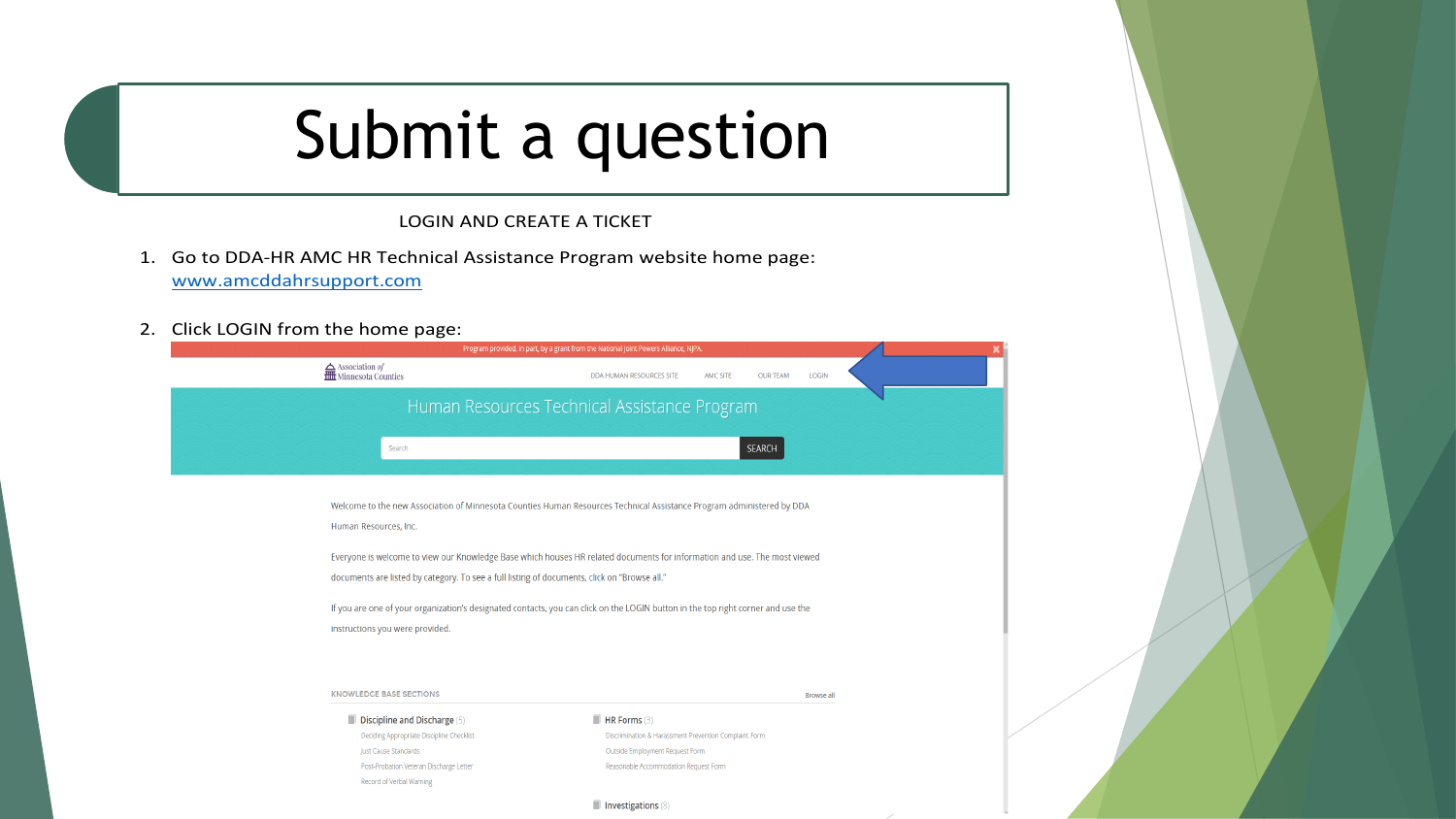3. Enter your login credentials in the spaces provided and click on the blue Sign In

| Program provided, in part, by a grant from the National Joint Powers Alliance, NJPA.                       |                                                                                                                                                                                  |                        |  |
|------------------------------------------------------------------------------------------------------------|----------------------------------------------------------------------------------------------------------------------------------------------------------------------------------|------------------------|--|
| $\fbox{ Association ofHint Minnesota Counties$                                                             | DDA HUMAN RESOURCES SITE<br>AMC SITE<br><b>OUR TEAM</b>                                                                                                                          | KNOWLEDGE BASE LOGIN   |  |
|                                                                                                            | Human Resources Technical Assistance Program                                                                                                                                     |                        |  |
| <b>LOGIN TO YOUR ACCOUNT</b>                                                                               |                                                                                                                                                                                  |                        |  |
| <b>Email Address</b>                                                                                       |                                                                                                                                                                                  |                        |  |
| Enter email                                                                                                |                                                                                                                                                                                  |                        |  |
| Password<br>Enter password                                                                                 |                                                                                                                                                                                  |                        |  |
| $\Box$ Remember me                                                                                         |                                                                                                                                                                                  |                        |  |
| Forgot password?<br>Sign In                                                                                |                                                                                                                                                                                  |                        |  |
| 4. Click BACK TO TICKETS to be directed to the ticketing page                                              |                                                                                                                                                                                  |                        |  |
| $\fbox{ Association ofMinnessto Counties$                                                                  | Program provided, in part, by a grant from the National Joint Powers Alliance, NJPA.<br>DDA HUMAN RESOURCES SITE<br>AMC SITE<br><b>OUR TEAM</b>                                  | BACK TO TICKETS LOGOUT |  |
|                                                                                                            |                                                                                                                                                                                  |                        |  |
| Search                                                                                                     |                                                                                                                                                                                  | <b>SEARCH</b>          |  |
|                                                                                                            |                                                                                                                                                                                  |                        |  |
| KNOWLEDGE BASE SECTIONS                                                                                    |                                                                                                                                                                                  |                        |  |
| Discipline and Discharge (5)                                                                               | $H$ R Forms (3)                                                                                                                                                                  |                        |  |
| Discipline Notices (1)<br>Verbal Warning                                                                   | Discrimination & Harassment Complaint Form (1)                                                                                                                                   |                        |  |
| Discipline Resources & Checklists (3)<br>Deciding Appropriate Discipline Checklist<br>Just Cause Standards | Outside Employment Request Form (1)<br>Reasonable Accommodation Request Form (1)                                                                                                 |                        |  |
| <b>Termination Checklist</b>                                                                               | Investigations (8)                                                                                                                                                               |                        |  |
| Veteran Discipline and Discharge (1)<br>Post-Probation Veteran Discharge Letter                            | Interview Advisories (7)<br>A Brief Commentary on Application of Tennessen & Garrity<br>Notices During Investigations<br>Garrity Advisory - Compelled Statement - Non-Subject of |                        |  |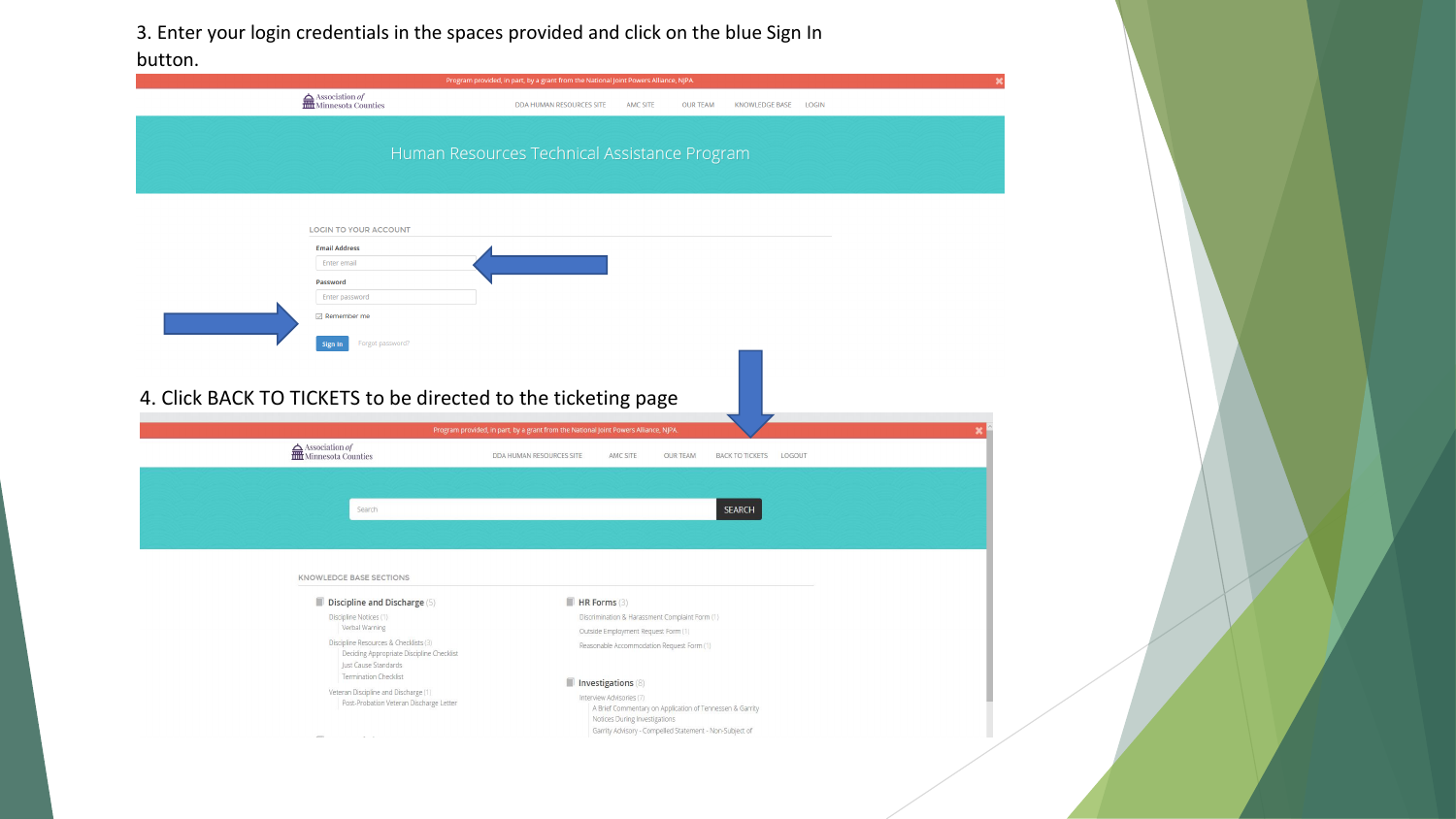### 5. Click New Ticket

| DDA Human Resources, Inc.                                                                              | provided, in part, by a grant from the National Joint Powers Alliance, NJPA. | Home My Settings DDAHRCLIENT@gmail.com Logout     |  |
|--------------------------------------------------------------------------------------------------------|------------------------------------------------------------------------------|---------------------------------------------------|--|
| Knowledge Base<br>New Ticket<br><b>Tickets</b><br>New Open In-Progress On Hold Resolved<br>Pending All |                                                                              |                                                   |  |
|                                                                                                        |                                                                              | SEARCH<br>Search Tickets                          |  |
|                                                                                                        | You currently have no tickets to view                                        |                                                   |  |
|                                                                                                        |                                                                              | Program administered by DDA Human Resources, Inc. |  |
|                                                                                                        |                                                                              |                                                   |  |
|                                                                                                        |                                                                              |                                                   |  |

6. Enter your ticket information in the spaces provided and click on Create Ticket

| Program provided, in part, by a grant from the National Joint Powers Alliance, NJPA.                                                                                                                                                                                                                                                                           |                                               |  |
|----------------------------------------------------------------------------------------------------------------------------------------------------------------------------------------------------------------------------------------------------------------------------------------------------------------------------------------------------------------|-----------------------------------------------|--|
| DDA Human Resources, Inc.                                                                                                                                                                                                                                                                                                                                      | Home My Settings DDAHRCLIENT@gmail.com Logout |  |
| Tickets Knowledge Base<br>New Ticket                                                                                                                                                                                                                                                                                                                           |                                               |  |
| <b>New Ticket</b>                                                                                                                                                                                                                                                                                                                                              |                                               |  |
| <b>Create New Ticket</b>                                                                                                                                                                                                                                                                                                                                       |                                               |  |
| <b>Ticket details</b>                                                                                                                                                                                                                                                                                                                                          |                                               |  |
| Category *<br>$\cdots$<br>$\checkmark$                                                                                                                                                                                                                                                                                                                         |                                               |  |
| Add CC   Add BCC   Attach a File<br>Subject *                                                                                                                                                                                                                                                                                                                  |                                               |  |
|                                                                                                                                                                                                                                                                                                                                                                |                                               |  |
| Message *<br>$\boxed{\mathbf{B} \left[\begin{array}{c c}I & \mathbf{U}\end{array}\right]\left[\begin{array}{c c c} \mathsf{Font\,Family} & \mathbf{v}\end{array}\right]\mathsf{Font\,Size} & \mathbf{v}\mathbf{A} \mathbf{v}\mathbf{B} \mathbf{v}\mathbf{v}\mathbf{G}\mathbf{E}\right]\left[\mathbf{H}\right]\left[\mathbf{H}\right]\left[\mathbf{H}\right]}}$ |                                               |  |
| Create Ticket   Reset                                                                                                                                                                                                                                                                                                                                          | Cancel                                        |  |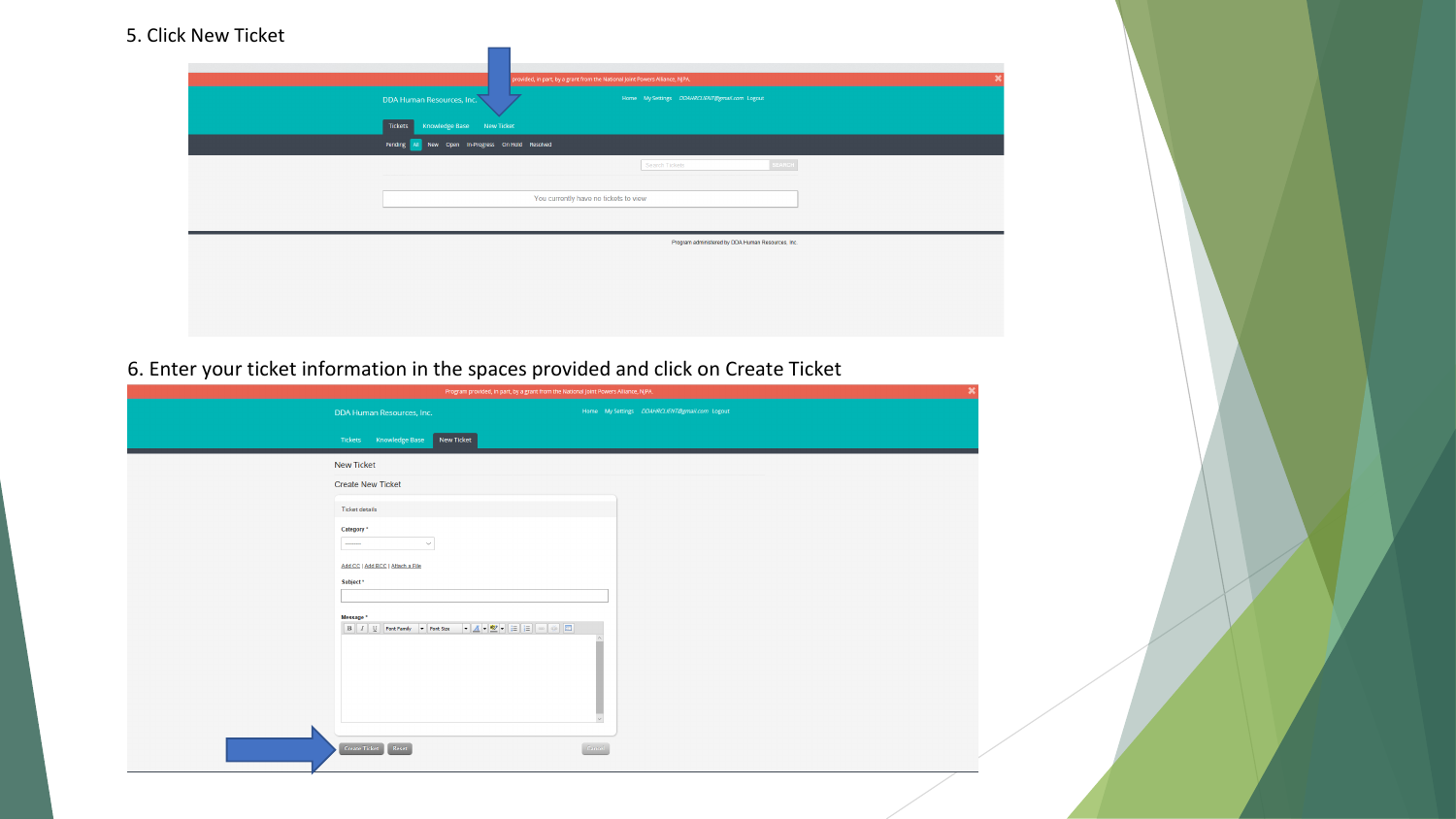7. Once your ticket is submitted your view will changed to the Tickets View.

You can track the status of all of your tickets here.

|                                                                                                                 | Program provided, in part, by a grant from the National Joint Powers Alliance, NJPA. |         |
|-----------------------------------------------------------------------------------------------------------------|--------------------------------------------------------------------------------------|---------|
| DDA Human Resources, Inc.                                                                                       | Home My Settings DDAHRCLIENT@gmail.com Logout                                        |         |
| <b>Tickets</b><br>Knowledge Base<br>New Ticket                                                                  |                                                                                      |         |
| New Open In-Progress On Hold Resolved<br>Pending All                                                            |                                                                                      |         |
| « Back to tickets view                                                                                          | Jump to last response Print                                                          |         |
| test ticket for training purpose<br>#CAR00000161<br>NEW<br>Test ticket for training purposes. NO ACTION NEEDED. | last updated<br>1 second ago                                                         |         |
| DDAHRCLIENT<br>category<br>Compliance and Reporti                                                               | priority<br>High                                                                     | $\circ$ |
| Messages                                                                                                        |                                                                                      |         |
| <b>DDAHRCLIENT</b><br>Test ticket for training purposes. NO ACTION NEEDED.<br>1 second ago                      |                                                                                      |         |
| other recipients<br>None                                                                                        | attachments<br>None                                                                  |         |
| Current Status:<br><b>Add Response</b><br><b>NEW</b>                                                            |                                                                                      |         |
|                                                                                                                 | Program administered by DDA Human Resources, Inc.                                    |         |

8. You will also receive an email from DDA HR Team indicating we will be responding soon to your inquiry.

### Ticket ID #CAR00000161 Subject test ticket for training purpose

### Dear DDAHRCLIENT,

DDA Human Resources, Inc. will be responding soon. Thank you for your inquiry.

### Serving you,

 $\sim$  0.0  $^\circ$ 

**DDA HR Team** test ticket for training purpose #CAR00000161 https://www.amcddahrsupport.com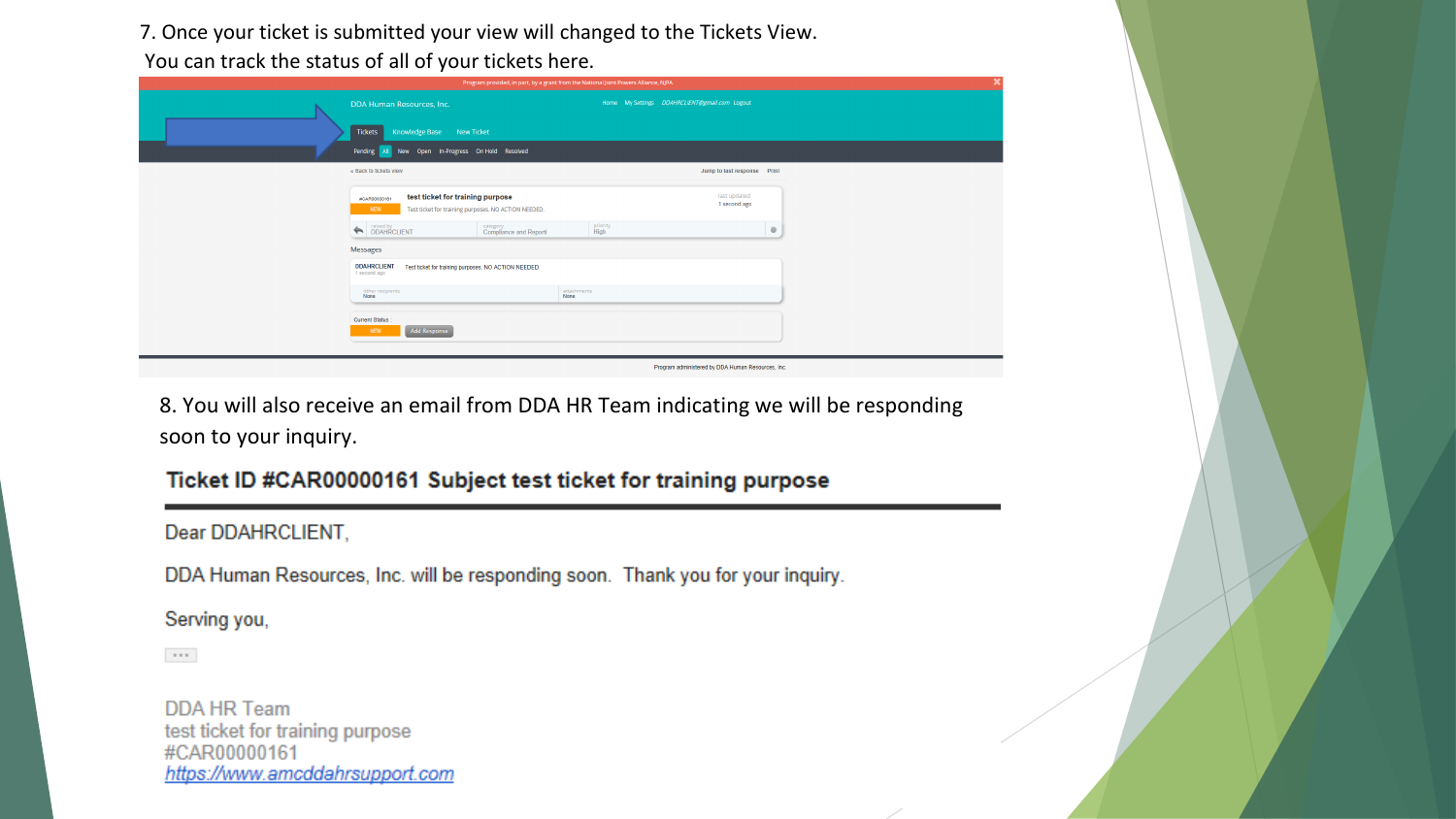### Reset Password Detail

FORGOT PASSWORD INSTRUCTIONS

- 1. Go to home website home page: www.amcddahrsupport.com
- 2. Click LOGIN from the home page:

|                                                                                                     | Program provided, in part, by a grant from the National Joint Powers Alliance, NJPA.                                      |
|-----------------------------------------------------------------------------------------------------|---------------------------------------------------------------------------------------------------------------------------|
| $\frac{\Delta}{\text{min}}$ Association <i>of</i><br>$\frac{\Delta}{\text{min}}$ Minnesota Counties | DDA HUMAN RESOURCES SITE<br><b>OUR TEAM</b><br>LOGIN<br>AMC SITE                                                          |
|                                                                                                     | Human Resources Technical Assistance Program                                                                              |
| Search                                                                                              | <b>SEARCH</b>                                                                                                             |
|                                                                                                     |                                                                                                                           |
| Human Resources, Inc.                                                                               | Welcome to the new Association of Minnesota Counties Human Resources Technical Assistance Program administered by DDA     |
|                                                                                                     | Everyone is welcome to view our Knowledge Base which houses HR related documents for information and use. The most viewed |
|                                                                                                     | documents are listed by category. To see a full listing of documents, click on "Browse all."                              |
|                                                                                                     |                                                                                                                           |
|                                                                                                     |                                                                                                                           |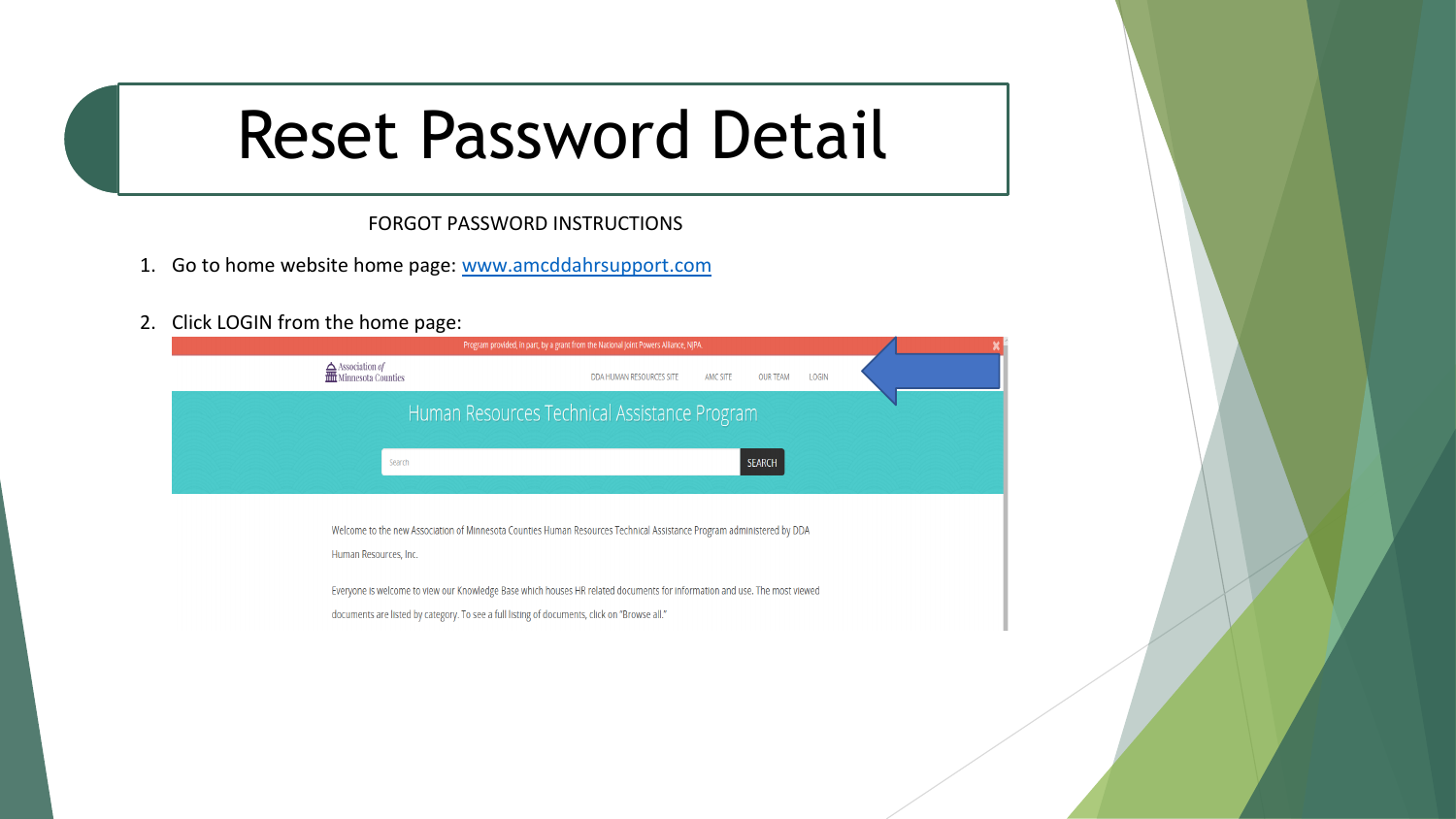3. Enter your login credentials in the spaces provided

| $\begin{tabular}{c} \quad \textbf{\textcolor{red}{\textbf{A}}}\text{Association of}\\ \quad \textbf{\textcolor{blue}{\overline{1111}}}\text{ Minnesota Counties} \end{tabular}$<br>DDA HUMAN RESOURCES SITE AMC SITE<br><b>OUR TEAM</b><br>KNOWLEDGE BASE LOGIN<br>Human Resources Technical Assistance Program<br><b>LOGIN TO YOUR ACCOUNT</b> |            |
|-------------------------------------------------------------------------------------------------------------------------------------------------------------------------------------------------------------------------------------------------------------------------------------------------------------------------------------------------|------------|
|                                                                                                                                                                                                                                                                                                                                                 |            |
|                                                                                                                                                                                                                                                                                                                                                 |            |
|                                                                                                                                                                                                                                                                                                                                                 |            |
| <b>Email Address</b>                                                                                                                                                                                                                                                                                                                            |            |
| Enter email                                                                                                                                                                                                                                                                                                                                     |            |
| Password<br>Enter password                                                                                                                                                                                                                                                                                                                      |            |
| $\boxed{\smile}$ Remember me                                                                                                                                                                                                                                                                                                                    |            |
| Forgot password?<br>Sign In                                                                                                                                                                                                                                                                                                                     |            |
| 4. If you have forgotten your login information click the Forgot Password link and enter<br>your email address                                                                                                                                                                                                                                  | □☆ ☆ ん ② … |
| △ https://www.amcddahrsupport.com/?login=1<br>Program provided, in part, by a grant from the National Joint Powers Alliance, NJPA.                                                                                                                                                                                                              |            |
| $\begin{tabular}{c} \quad \textbf{\textcolor{red}{\textbf{A}}}\text{Association of}\\ \quad \textbf{\textcolor{blue}{\overline{m}}}\text{ Minnesota Counties} \end{tabular}$<br>DDA HUMAN RESOURCES SITE AMC SITE<br><b>OUR TEAM</b><br>KNOWLEDGE BASE LOGIN                                                                                    |            |
| Human Resources Technical Assistance Program                                                                                                                                                                                                                                                                                                    |            |
| LOCIN TO YOUR ACCOUNT                                                                                                                                                                                                                                                                                                                           |            |
| Invalid login credentials<br>Attempts remaining: 4                                                                                                                                                                                                                                                                                              |            |
| <b>Email Address</b>                                                                                                                                                                                                                                                                                                                            |            |
| DDAHREE@gmail.com<br>Password<br>Enter password                                                                                                                                                                                                                                                                                                 |            |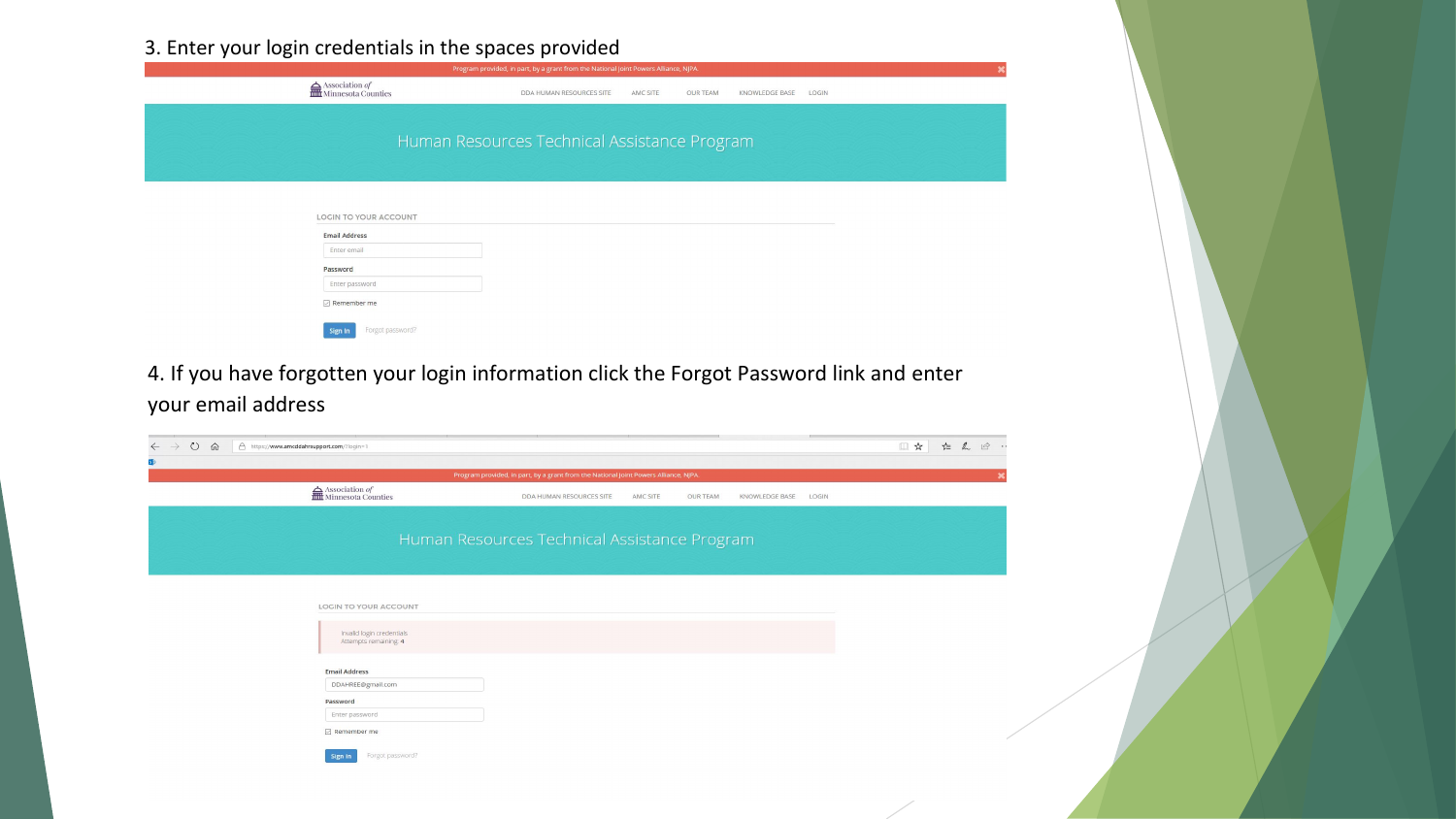5. You will receive an email notification from no-reply@amcddahrsupport.com with a password reset link. The body of the email will look similar to this picture below. Click on the link in the body of the email you receive.

Password reset link Inbox x

| Dear DDAHRCLIENT.                                                                                                                                                              | <b>Password Reset</b>              |  |
|--------------------------------------------------------------------------------------------------------------------------------------------------------------------------------|------------------------------------|--|
| We received a request to reset your password.<br>Please click here to reset the password https://www.amcddahrsupport.com/forgotpassword/<br>209f4bc2ae4c44e58f544be43f8cf37c/. |                                    |  |
|                                                                                                                                                                                |                                    |  |
|                                                                                                                                                                                |                                    |  |
|                                                                                                                                                                                | Serving you,<br><b>DDA HR Team</b> |  |

6. You will be directed to a new screen and prompted to enter a new password. Your password must meet the following criteria:



7. After entering and confirming a new password click on RESET button.

8. You will then be directed back to the AMCDDAHRSUPPORT homepage and you will be logged into the amcddahrsupport knowledgebase and ticketing system.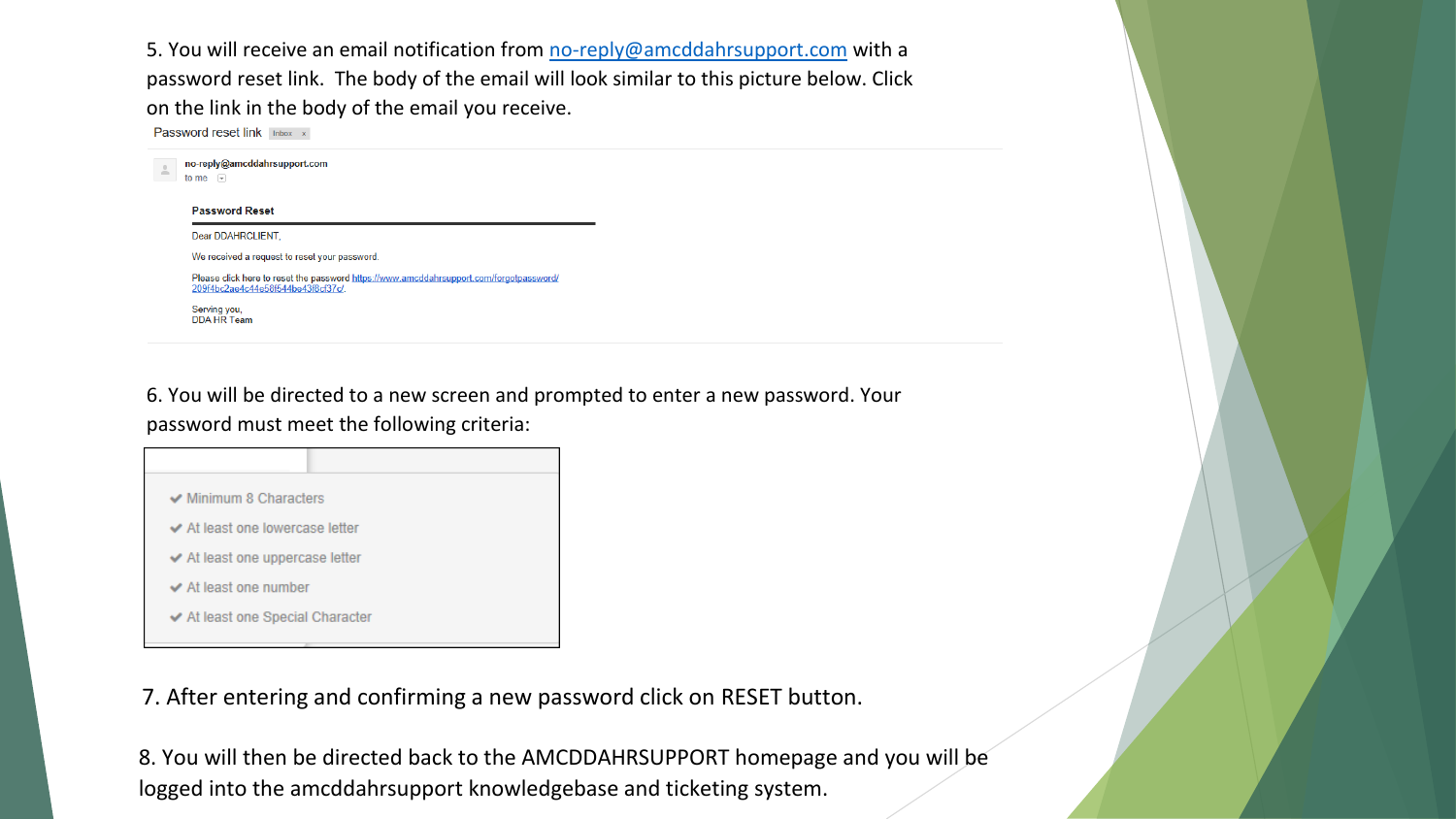# Login Instructions

- 1. Go to home website home page: https://www.amcddahrsupport.com/home
- 2. Click LOGIN from the home page:

|                                                                                              | Program provided, in part, by a grant from the National Joint Powers Alliance, NJPA.                                             |
|----------------------------------------------------------------------------------------------|----------------------------------------------------------------------------------------------------------------------------------|
| $\sum_{n=1}^{\infty}$ Association <i>of</i>                                                  | DDA HUMAN RESOURCES SITE<br><b>AMC SITE</b><br><b>OUR TEAM</b><br><b>LOGIN</b>                                                   |
|                                                                                              | Human Resources Technical Assistance Program                                                                                     |
| Search                                                                                       | <b>SEARCH</b>                                                                                                                    |
|                                                                                              | Welcome to the new Association of Minnesota Counties Human Resources Technical Assistance Program administered by DDA            |
| Human Resources, Inc.                                                                        |                                                                                                                                  |
|                                                                                              |                                                                                                                                  |
|                                                                                              | Everyone is welcome to view our Knowledge Base which houses HR related documents for information and use. The most viewed        |
| documents are listed by category. To see a full listing of documents, click on "Browse all." |                                                                                                                                  |
|                                                                                              | If you are one of your organization's designated contacts, you can click on the LOGIN button in the top right corner and use the |
| instructions you were provided.                                                              |                                                                                                                                  |
|                                                                                              |                                                                                                                                  |
|                                                                                              |                                                                                                                                  |
| <b>KNOWLEDGE BASE SECTIONS</b>                                                               | <b>Browse all</b>                                                                                                                |
| $\blacksquare$ Discipline and Discharge (5)                                                  | $\blacksquare$ HR Forms (3)                                                                                                      |
| Deciding Appropriate Discipline Checklist                                                    | Discrimination & Harassment Prevention Complaint Form                                                                            |
| lust Cause Standards                                                                         | Outside Employment Request Form                                                                                                  |
| Post-Probation Veteran Discharge Letter                                                      | Reasonable Accommodation Request Form                                                                                            |
| Record of Verbal Warning                                                                     |                                                                                                                                  |
|                                                                                              | Investigations (8)                                                                                                               |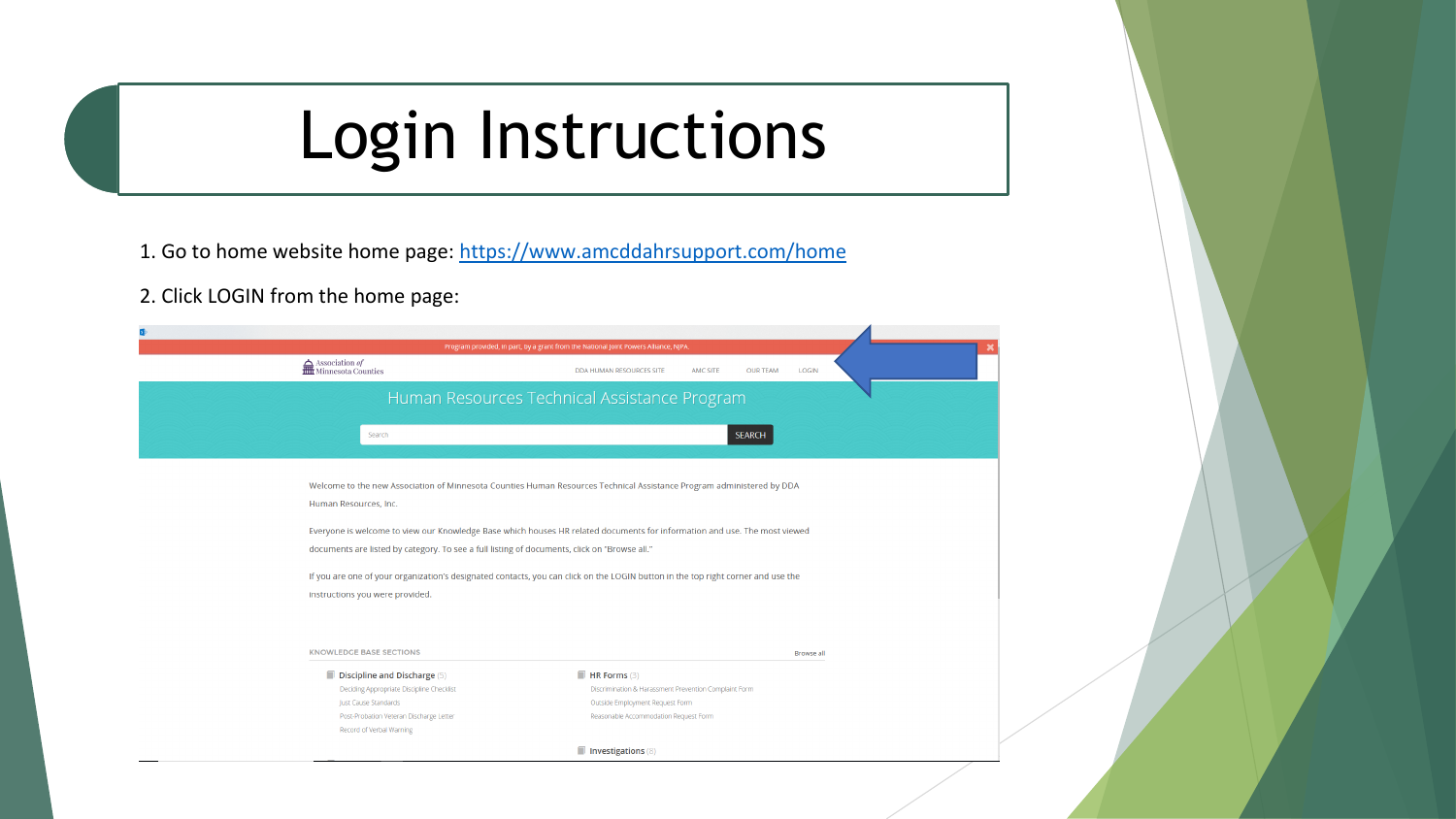### 3. Enter your login in credentials and click on the Sign In button

|                                                | Program provided, in part, by a grant from the National Joint Powers Alliance, NJPA. |          |                 |                       |              |
|------------------------------------------------|--------------------------------------------------------------------------------------|----------|-----------------|-----------------------|--------------|
| $\fbox{ Association ofHint Minnesota Counties$ | DDA HUMAN RESOURCES SITE                                                             | AMC SITE | <b>OUR TEAM</b> | <b>KNOWLEDGE BASE</b> | <b>LOGIN</b> |
|                                                |                                                                                      |          |                 |                       |              |
|                                                | Human Resources Technical Assistance Program                                         |          |                 |                       |              |
|                                                |                                                                                      |          |                 |                       |              |
|                                                |                                                                                      |          |                 |                       |              |
|                                                |                                                                                      |          |                 |                       |              |
| <b>LOGIN TO YOUR ACCOUNT</b>                   |                                                                                      |          |                 |                       |              |
| <b>Email Address</b>                           |                                                                                      |          |                 |                       |              |
| DDAHRCLIENT@Gmail.com                          |                                                                                      |          |                 |                       |              |
| Password                                       |                                                                                      |          |                 |                       |              |
|                                                |                                                                                      |          |                 |                       |              |
| $\triangleright$ Remember me                   |                                                                                      |          |                 |                       |              |
| Forgot password?<br>Sign In                    |                                                                                      |          |                 |                       |              |
|                                                |                                                                                      |          |                 |                       |              |
|                                                |                                                                                      |          |                 |                       |              |
|                                                |                                                                                      |          |                 |                       |              |
|                                                |                                                                                      |          |                 |                       |              |
|                                                |                                                                                      |          |                 |                       |              |
|                                                |                                                                                      |          |                 |                       |              |

 $\mathbf{x}$ 

4. You have now successfully logged into the amcddahrsupport knowledge base and ticketing system.